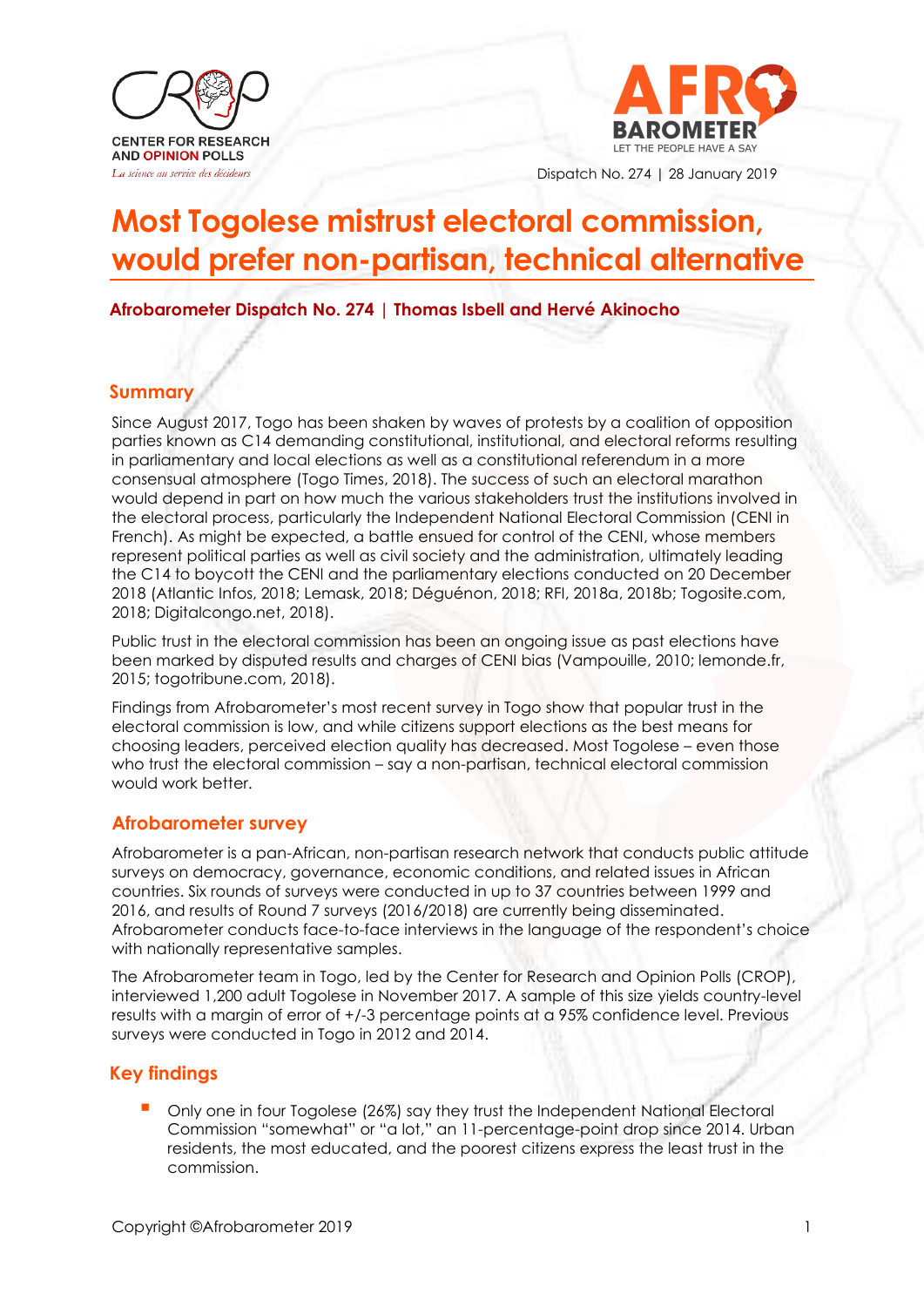

- Only four in 10 citizens (40%) say the most recent national election was generally free and fair, a 21-point decline from 61% who felt that way in 2014.
- While three-fourths (74%) of Togolese voice support for choosing leaders through elections, the share who say that alternative methods could be explored has risen from 16% in 2012 to 25% in 2017.
- More than seven in 10 Togolese (73%) say that a non-partisan, technical electoral commission would be better equipped for managing and proclaiming election results. Even citizens who say they trust the existing "political" commission strongly favour a non-partisan version.

# **Declining trust in the electoral commission**

Only one in four Togolese (26%) say they trust the IEC "somewhat" or "a lot," a decline from 37% in 2014. The proportion of citizens who say they trust the commission "just a little" or "not at all" has climbed by 12 percentage points since 2012, to 65% (Figure 1).



**Figure 1: Trust national electoral commission** | Togo | 2012-2017

**Respondents were asked:** *How much do you trust each of the following, or haven't you heard enough about them to say: The Independent Electoral Commission (IEC)?*

Low or no trust in the electoral commission is especially prevalent among urban residents (77%), the most educated (78% of Togolese with post-secondary education), and citizens who experience moderate (65%) or high (69%) levels of lived poverty. <sup>1</sup> Citizens who say they frequently discuss political matters with friends and family are also more likely to mistrust the commission (82%) than those who talk about politics only occasionally (65%) or never (60%) (Figure 2).

<sup>1</sup> Afrobarometer assesses lived poverty based on responses to the following questions: "*Over the past year, how often, if ever, have you or anyone in your family gone without: Enough food to eat? Enough clean water for home use? Medicines or medical treatment? Enough fuel to cook your food? A cash income?"*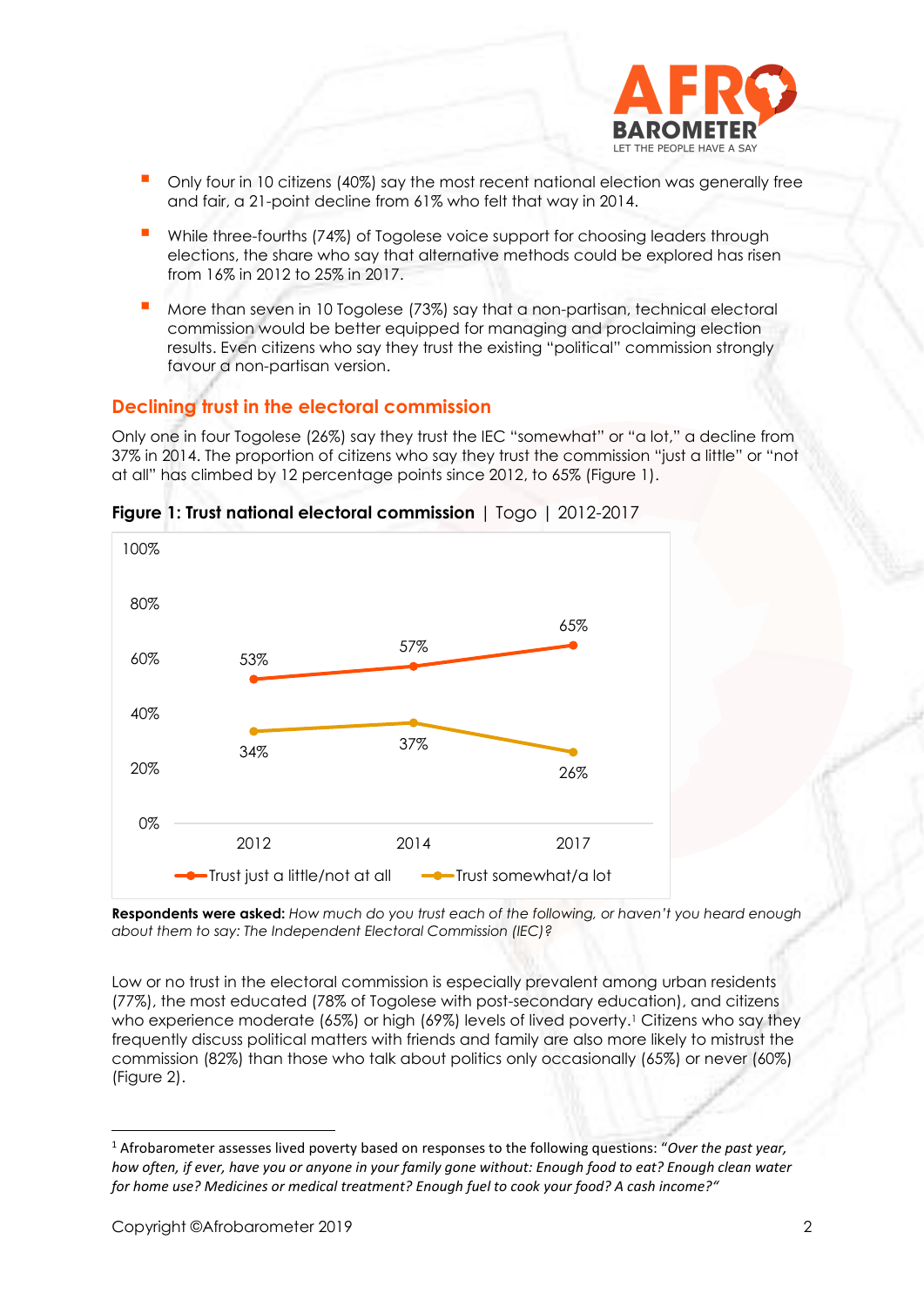

**Figure 2: Trust national electoral commission** | by socio-demographic group | Togo | 2017



**Respondents were asked:** *How much do you trust each of the following, or haven't you heard enough about them to say: The Independent Electoral Commission (IEC)?*

Trust in the electoral commission varies considerably by ethnic group and by how respondents feel their ethnic group is treated by the government. Ethnicity has been highly salient and politically polarized in Togo's modern history as a legacy of ethnic clientelism by the former German colonialists. In particular, the politically and economically dominant Ewé group and the Northern Kabrai groups competed for power in politics and the military apparatus during the first decades of independence (Horowitz, 2001).

It is important to note that breaking down survey responses by ethnic group requires analyzing small sub-samples, producing results with very large margins of error. Thus, except for the Ewé and Kabyè (the dominant group among the northern Kabrai), reported percentages should be considered indicative and interpreted with caution. With this caveat in mind, the data suggest that trust in the IEC is highest among Togolese from the Kabyè (51%) and Lama (41%) ethnic groups, while mistrust is highest among respondents from the Ikposso (77%), Ewé (78%), Tem (80%), Mina (85%), and Ouatchi (88%) groups (Figure 3).

Respondents who say their ethnic group is "never" treated unfairly by the government are more likely to trust the IEC "somewhat" or "a lot" (39%) than those who believe their ethnic group is "sometimes," "often," or "always" treated unfairly (19%-21% trust the IEC) (Figure 4).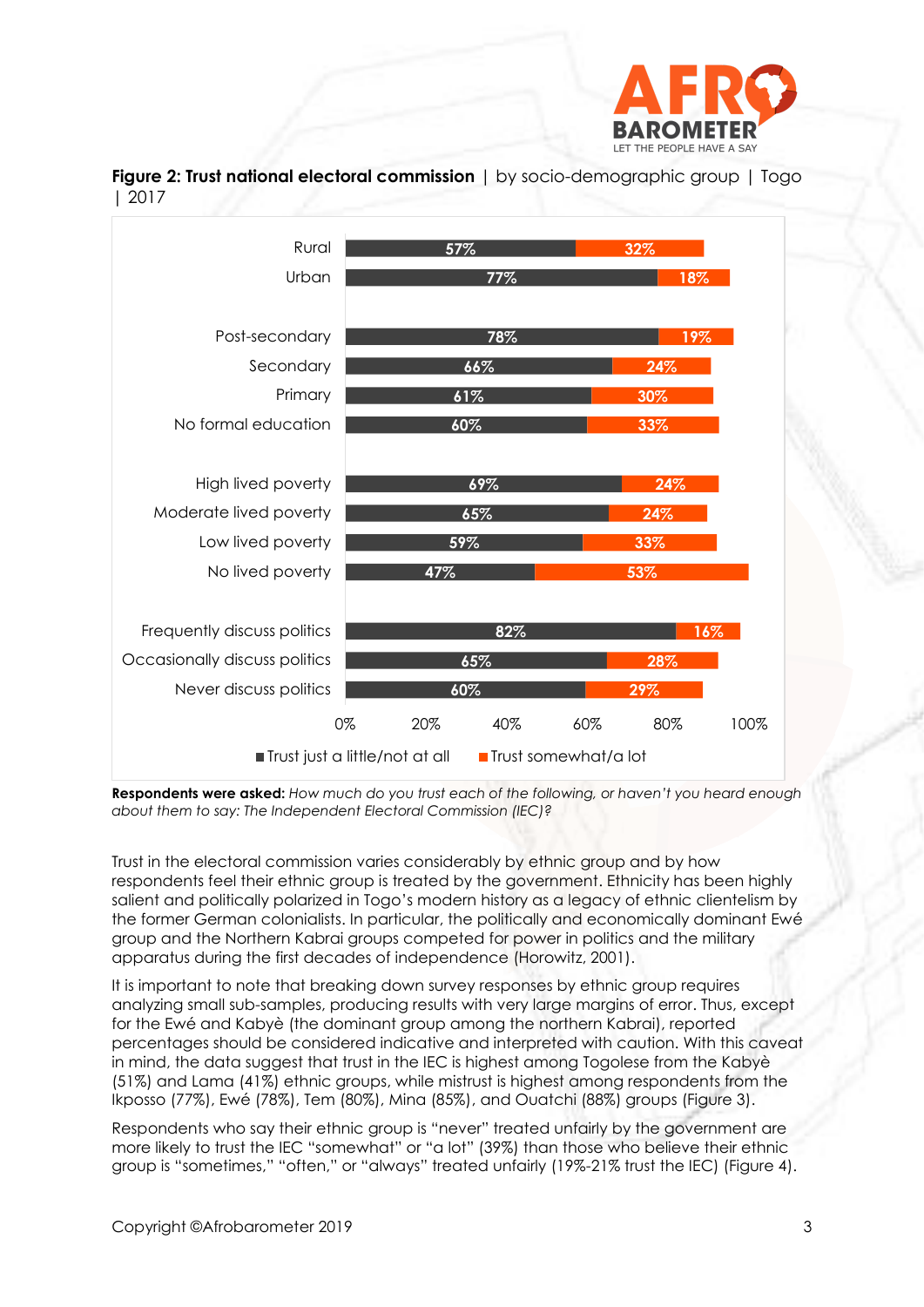



**Figure 3: Trust national electoral commission** | by ethnic group | Togo | 2017

**Respondents were asked:** *How much do you trust each of the following, or haven't you heard enough about them to say: The Independent Electoral Commission (IEC)?*





#### *Respondents were asked:*

- *How often, if ever, are [members of your ethnic group] treated unfairly by the government? –* - *How much do you trust each of the following, or haven't you heard enough about them to* 

*say: The Independent Electoral Commission (IEC)?*

Compared to 33 other countries in Africa surveyed in 2016/2018, Togo ranks fourth in popular mistrust in the national electoral commission, behind Gabon (82%), Sudan (71%), and São Tomé and Príncipe (67%) (Figure 5). Togolese are twice as likely to express little or no trust in their electoral commission as Mozambicans (29%), Gambians (31%), Sierra Leoneans (33%), and Burkinabè (33%).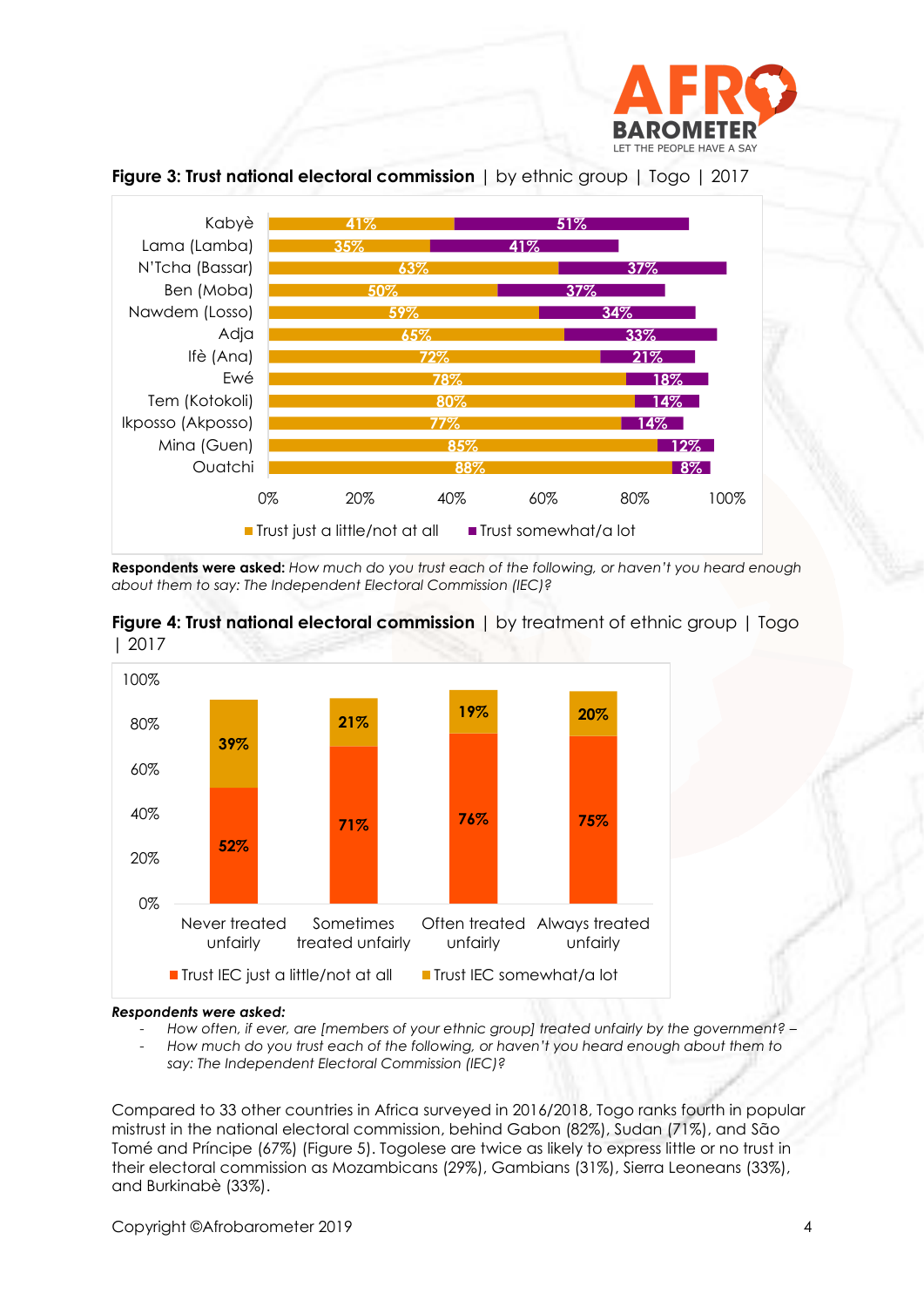



**Figure 5: Low or no trust in national electoral commission (%)** | by country | 34 countries | 2016/2018

*Respondents were asked: How much do you trust each of the following, or haven't you heard enough about them to say: The Independent Electoral Commission (IEC)?*

### **How free and fair are elections?**

One factor that may affect how much citizens trust the electoral commission is their assessment of how well the commission performs in ensuring free and fair elections. In Togo, the population's evaluations of elections have worsened in recent years. In 2017, only four in

Do your own analysis of Afrobarometer data – on any question, for any country and survey round. It's easy and free at www.afrobarometer.org/online-data-analysis.

10 respondents (40%) say the last national election (the 2015 presidential contest) was "completely free and fair" or "free and fair with minor problems," a 21-percentage-point decline from 61% who felt that way in 2014 about the 2013 parliamentary election. Almost half (47%) of Togolese citizens now see the last national election as "not free

and fair" or "free and fair with major problems" (Figure 6).

Rural residents are more likely than urbanites to judge the last election as generally free and fair (45% vs. 39%), as are young respondents (42% of those aged 18-35) compared to their elders (35%-36%) (Figure 7). Poorer respondents are more critical of the most recent election than their better-off counterparts.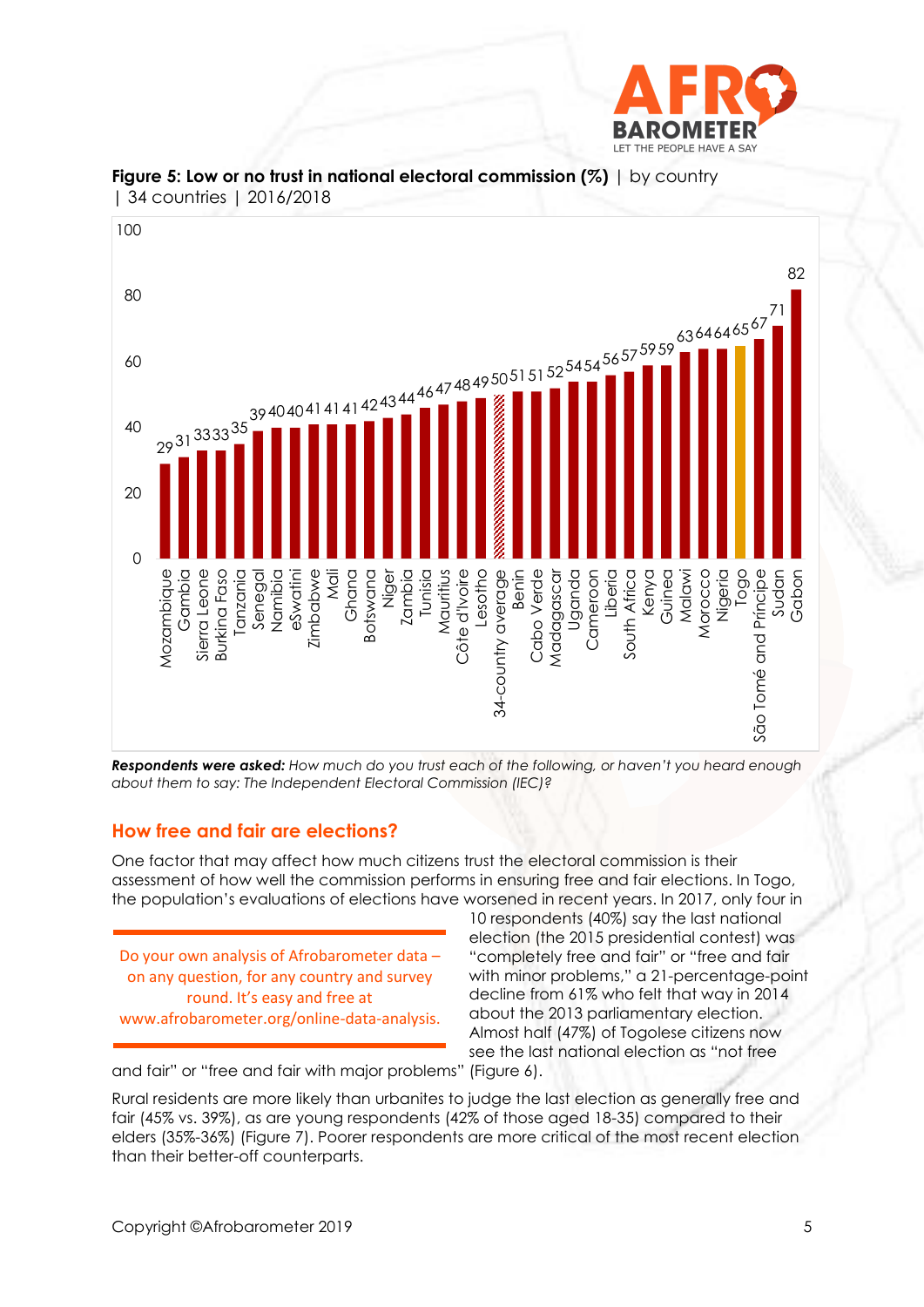



**Figure 6: Freeness and fairness of the last national election** | Togo | 2012-2017

*Respondents were asked: On the whole, how would you rate the freeness and fairness of the last national election, held in [20xx]?*





*Respondents were asked: On the whole, how would you rate the freeness and fairness of the last national election, held in 2015?*

As might be expected, citizen perceptions of election quality seem to align to some extent with trust in the electoral commission. For example, among those who trust the IEC "a lot," more than three-fourths (77%) see the last election as generally free and fair. But among those who don't trust the IEC at all, only 19% say the election was free and fair (Figure 8).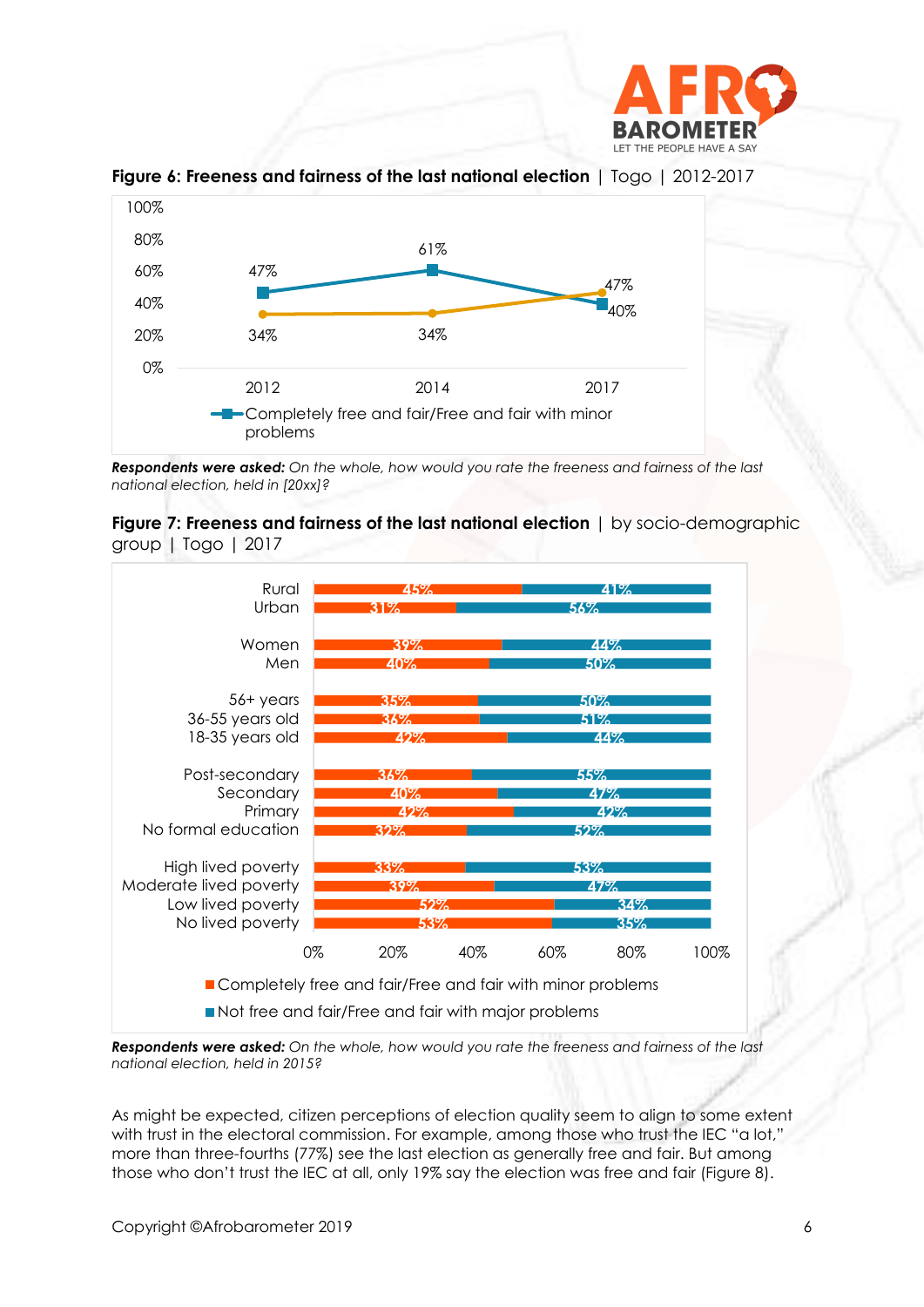

### **Figure 8: Freeness and fairness of the last national election** | by trust in the electoral commission | Togo | 2017



#### *Respondents were asked:*

- *How much do you trust each of the following, or haven't you heard enough about them to say: The Independent Electoral Commission (IEC)?*

- *On the whole, how would you rate the freeness and fairness of the last national election, held in 2015?*

In line with their mixed appraisals of election quality, almost half of Togolese say that opposition candidates are at least "sometimes" prevented from running. One in five respondents (19%) say this is "often" or "always" the case, in addition to 26% who say it happens "sometimes" (Figure 9). These views have not changed significantly since the previous survey in 2014.



**Figure 9: Opposition prevented from running in elections** | Togo | 2014-2017

**Respondents were asked:** In your opinion, during this country's elections how often are opposition *candidates prevented from running for office?*

### **Support for elections as the best way to choose leaders**

Despite weak popular trust in the electoral commission and mixed reviews of election quality, three out of four Togolese (74%) still say regular, open, and honest elections are the best way to choose the country's leaders. But support for elections has declined somewhat over the past five years, from 82% in 2012, while the proportion of citizens who think that other methods for selecting leaders might be preferable has increased from 16% to 25% (Figure 10).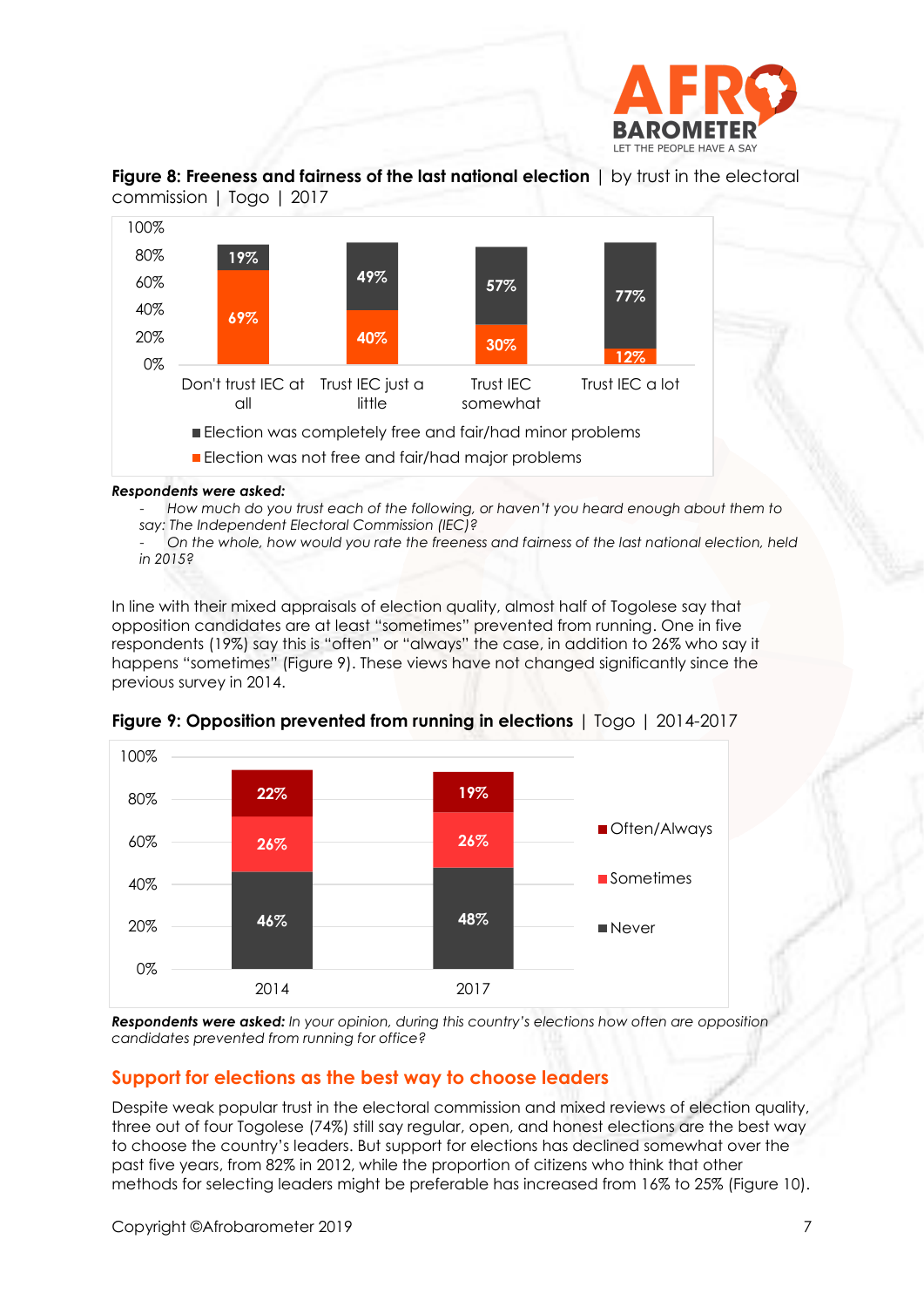



**Figure 10: Choose leaders through elections vs. other methods** | Togo | 2012-2017

*Respondents were asked: Which of the following statements is closest to your view? Statement 1: We should choose our leaders in this country through regular, open, and honest elections, Statement 2: Since elections sometimes produce bad results, we should adopt other methods for choosing this country's leaders.*

*(% who "agree" or "agree very strongly" with each statement)*

The popular preference for elections is strong across key socio-demographic groups, with above-average support among citizens with post-secondary education (82%) and belowaverage support among the wealthiest (63%) (Figure 11).





*(% who "agree" or "agree very strongly" with each statement)*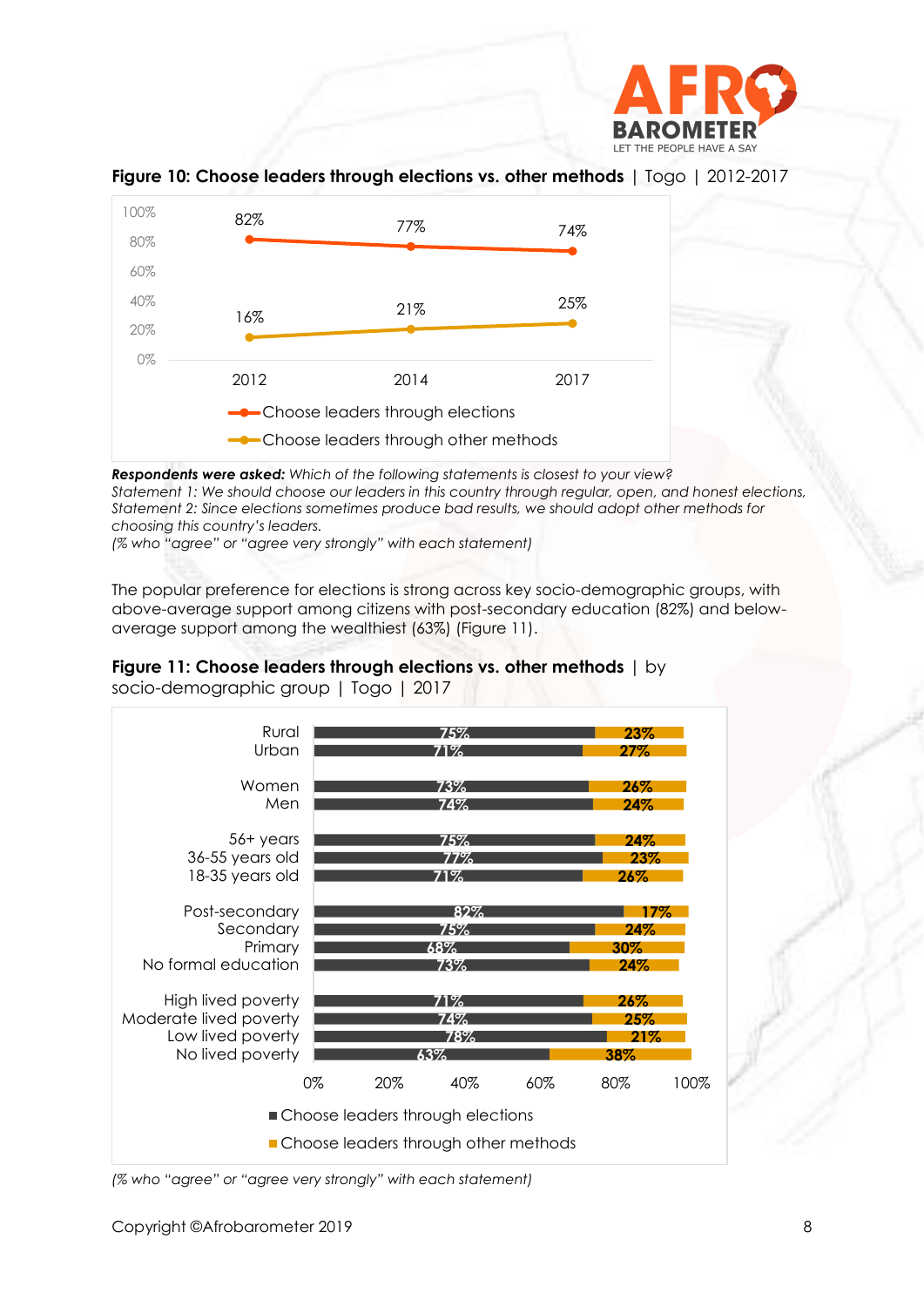

# **Support for a non-partisan, technical electoral commission**

One way to improve the IEC's performance, and thus perhaps the quality of Togo's elections, may be to change the way the commission is constituted. In place of a commission made up of 17 members representing parliamentary and extra-parliamentary political parties as well as civil society and the administration, a large majority (73%) of Togolese say that a non-partisan, technical electoral commission would be better suited for organizing and proclaiming election results (Figure 12).

Regardless of how much they trust the existing national electoral commission, at least twothirds of Togolese say that a non-partisan, technical IEC would be better at managing and announcing election results. Approval of such a non-political and technical alternative is highest among those who say they don't trust the electoral commission at all (79%), but even those who trust the electoral commission "a lot" widely support a non-partisan alternative (68%) (Figure 13).



**Figure 12: Would a non-partisan, technical electoral commission be better?** | Togo | 2017

*Respondents were asked: Please tell me whether you disagree or agree with the following statement, or haven't you heard enough to say: In Togo, a technical electoral commission made up of technocrats with no affiliation with any political party would be better for the organization and proclamation of election results?*





*(% who "agree" or "strongly agree" that a technical CENI would be better)*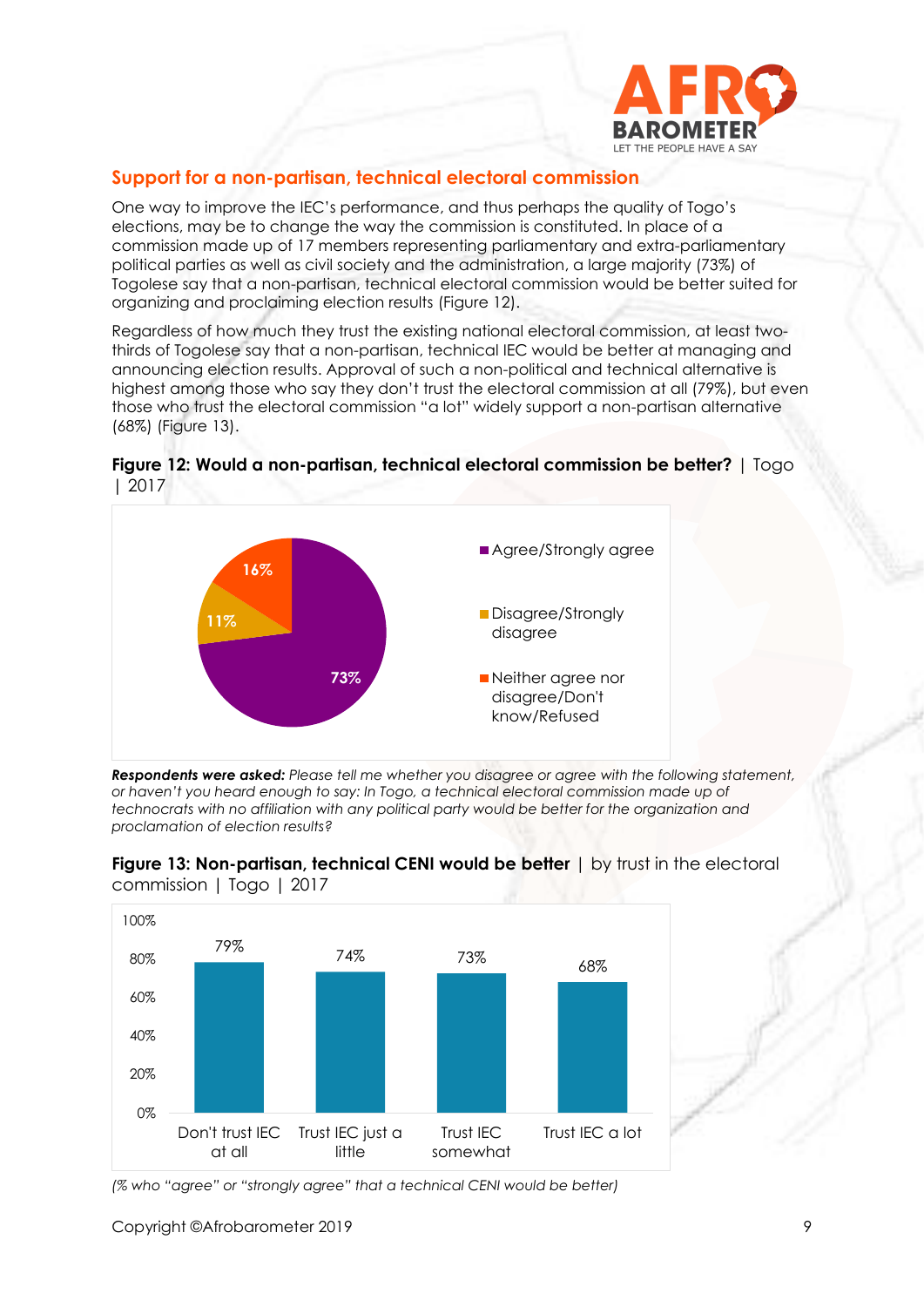

# **Conclusion**

Alongside a steep decline in popular trust in the electoral commission, fewer citizens than in the past see their most recent national election as free and fair. And while elections still have majority support as the best way to choose leaders, this support has weakened as well. Overall, a large majority of Togolese say that a non-partisan, technical electoral commission would be better at managing and announcing election results.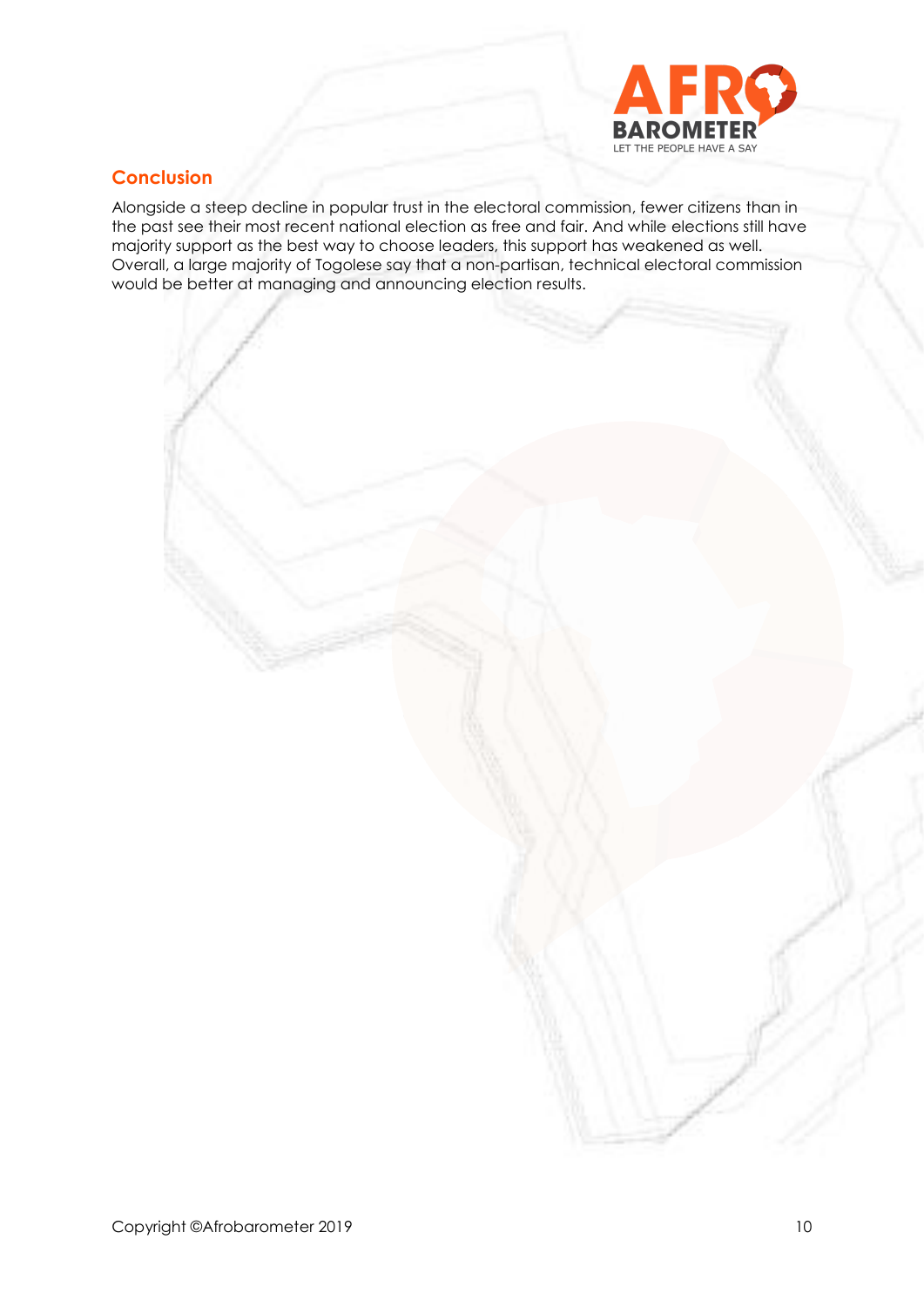

# **References**

- Akinocho H. (2018). Les Togolais sont prêts à s'engager pour le contrôle citoyen suite à la décentralisation. Afrobarometer Dispatch No. 215. [http://afrobarometer.org/sites/](http://afrobarometer.org/sites/%20default/files/publications/)  [default/files/publications/D](http://afrobarometer.org/sites/%20default/files/publications/)ispatches/ab\_r7\_dispatchno215\_decentralisation\_au\_togo.pdf.
- Atlantic Infos. (2018). Togo: La C14 rend public un mémorandum sur la feuille de route de la CEDEAO. http://www.atlanticinfos.com/index.php/categories/k2-categories/item/456-togo-lac14-rend-public-un-memorandum-sur-la-feuille-de-route-de-la-cedeao.
- CROP. (2015). La CENI peine à gagner la confiance des Togolais. [http://afrobarometer.org/sites/default/files/press-release/togo/tog\\_r6\\_pr\\_ceni.pdf.](http://afrobarometer.org/sites/default/files/press-release/togo/tog_r6_pr_ceni.pdf)
- Deguenon, V. (2018). Togo Céni: Un nouveau pas vers l'organisation des élections le 20 Décembre malgré les protestations. [https://beninwebtv.com/2018/08/togo-ceni-un-nouveau-pas-vers](https://beninwebtv.com/2018/08/togo-ceni-un-nouveau-pas-vers-lorganisation-des-elections-le-20-decembre-malgre-les-protestations/)[lorganisation-des-elections-le-20-decembre-malgre-les-protestations/.](https://beninwebtv.com/2018/08/togo-ceni-un-nouveau-pas-vers-lorganisation-des-elections-le-20-decembre-malgre-les-protestations/)
- Digitalcongo.net. (2018). Togo: Des élections législatives sous tension. https://www.digitalcongo.net/article/5c1b87bbaae0500004225e62/.
- Horowitz, D. L. (2001). Ethnic groups in conflict. Updated edition with a new preface. Berkeley, CA: University of California Press.
- Lemask, S. (2018). La C14 s'offusque du communiqué de la cour constitutionnelle[. http://togo](http://togo-online.co.uk/togo/la-c14-soffusque-du-communique-de-la-cour-constitutionnelle/)[online.co.uk/togo/la-c14-soffusque-du-communique-de-la-cour-constitutionnelle/.](http://togo-online.co.uk/togo/la-c14-soffusque-du-communique-de-la-cour-constitutionnelle/)
- Lemonde.fr. (2015). Togo: Battu, le candidat de l'opposition conteste la victoire du président élu. [https://www.lemonde.fr/afrique/article/2015/04/29/faure-gnassingbe-rempile-pour-un](https://www.lemonde.fr/afrique/article/2015/04/29/faure-gnassingbe-rempile-pour-un-troisieme-mandat-presidentiel-au-togo_4624696_3212.html)[troisieme-mandat-presidentiel-au-togo\\_4624696\\_3212.html.](https://www.lemonde.fr/afrique/article/2015/04/29/faure-gnassingbe-rempile-pour-un-troisieme-mandat-presidentiel-au-togo_4624696_3212.html)
- RFI. (2018a). Elections au Togo: La Céni publie son chronogramme. [http://www.rfi.fr/afrique/20180820-elections-togo-ceni-publie-son-chronogramme.](http://www.rfi.fr/afrique/20180820-elections-togo-ceni-publie-son-chronogramme)
- RFI. (2018b). Togo: La Céni ira jusqu'au bout avec ou sans l'opposition. http://www.rfi.fr/afrique/20181124-togo-ceni-poursuit-travaux-boycotte-opposition-legislatives.
- Togo Times. (2018b). L'Ufc va siéger à la Ceni et non les FDR, Conseiller de M Olympio. https://www.togotimes.info/index.php/politique/item/2271-l-ufc-va-sieger-a-la-ceni-et-non-lesfdr-conseiller-de-m-olympio.

Togotribune.com. (2018). Togo, CENI: Le mensuel d'informations « Le bulletin », la trouvaille du controversé Kodjona Kadanga pour siphonner les ressources du pays. https://togotribune.com/news/togo-ceni-le-mensuel-dinformations-le-bulletin-la-trouvaille-ducontroverse-kodjona-kadanga-pour-siphonner-les-ressources-du-pays/.

Vampouille T. (2010). Togo: L'opposition conteste la réélection de Gnassingbé. http://www.lefigaro.fr/international/2010/03/06/01003-20100306ARTFIG00506-montee-defievre-autour-de-l-election-au-togo-.php.